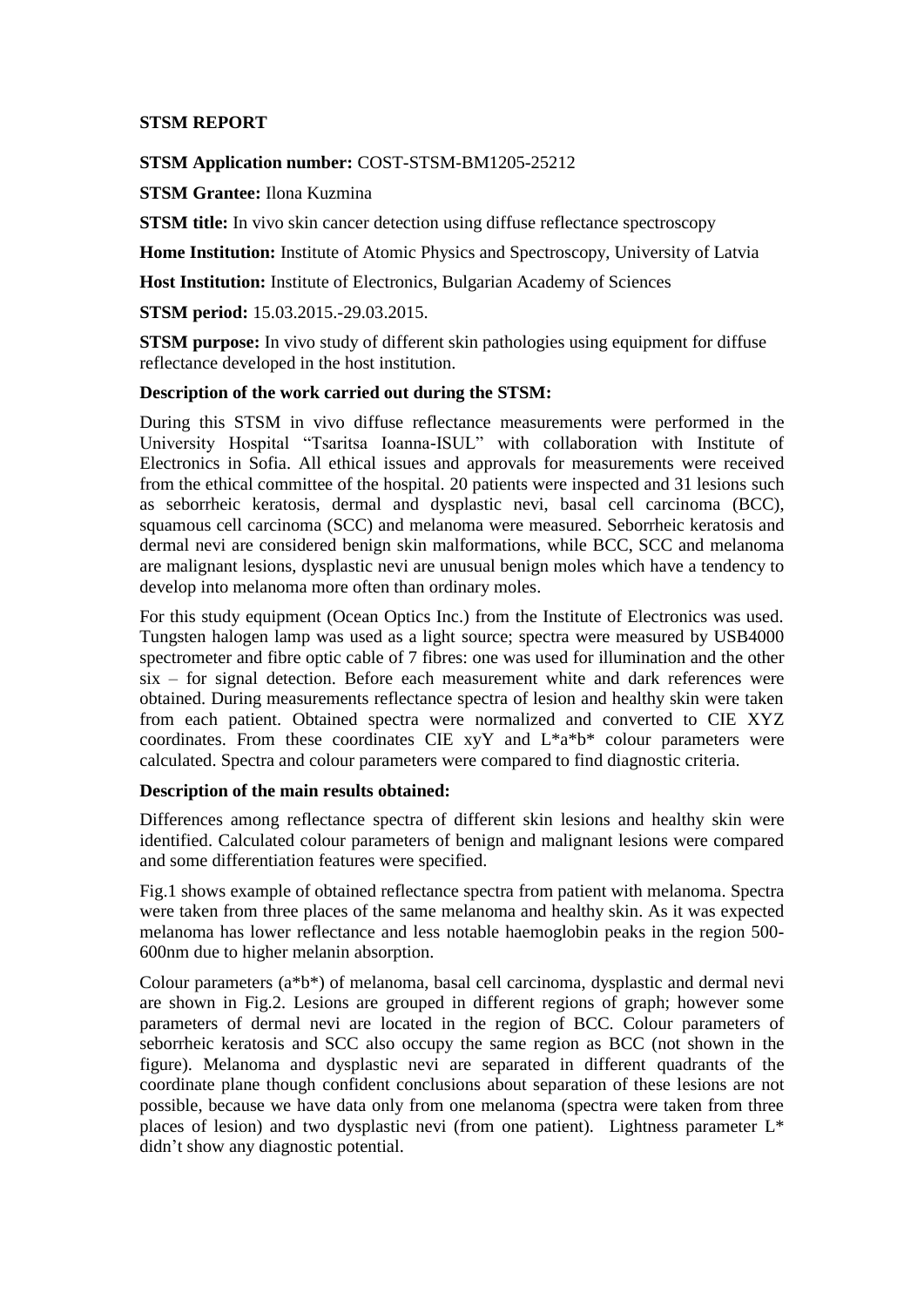

**Fig.1.** Reflectance spectra of melanoma and healthy skin of one particular patient



**Fig.2.** Colour parameters (a\*, b\*) of different skin lesions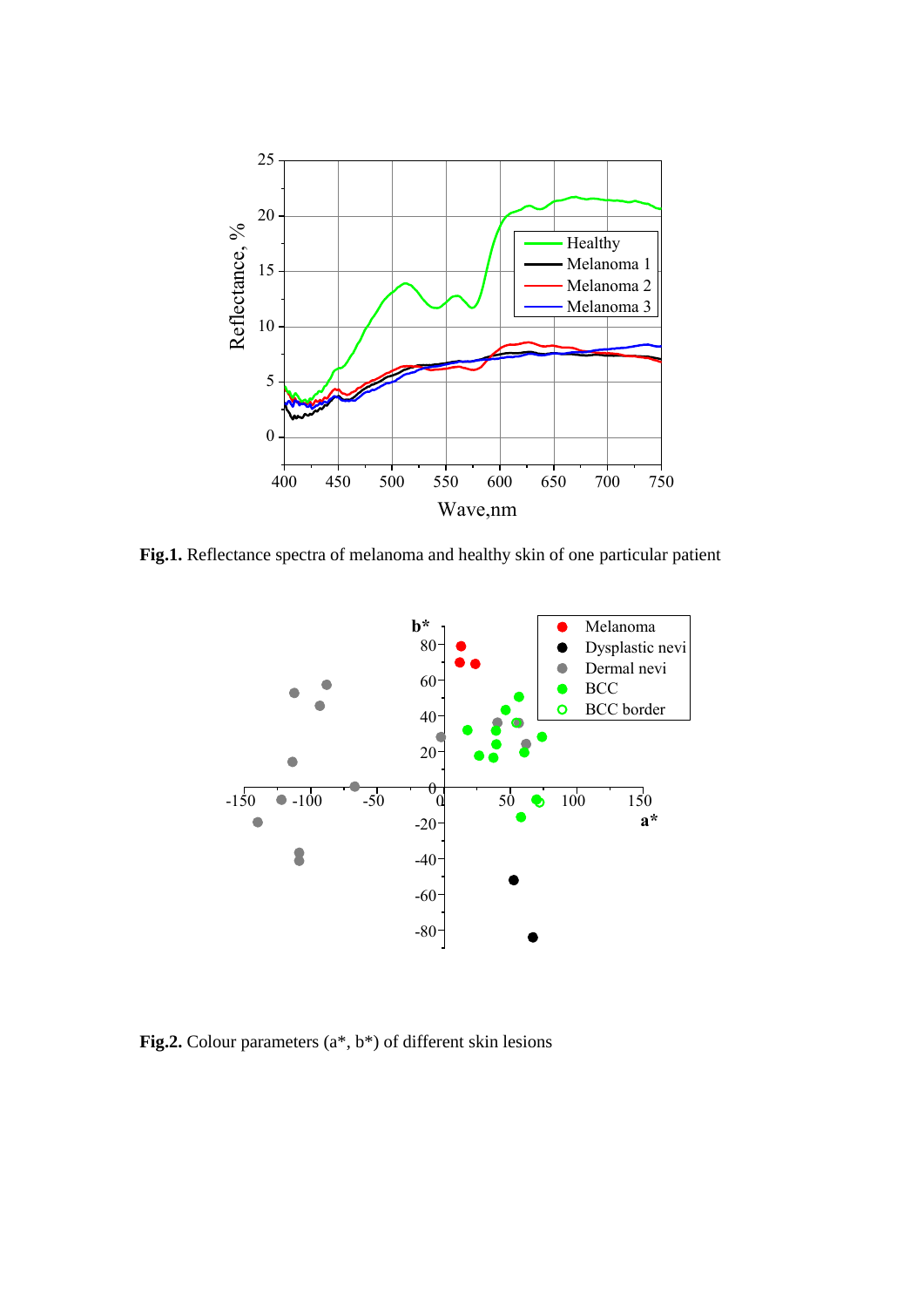One of the patients had both dysplastic and dermal nevi. Obtained colour parameters of these moles (Fig.3) are separated in opposite quadrants that indicate good potential for diagnostic.



**Fig.3.** Comparison of colour parameters of dysplastic and dermal nevi from one particular patient.

#### **Mutual benefits for the Home and Host institutions:**

Cooperation between laboratories, mutual exchange of knowledge and experience

**Foreseen journal publications or conference presentations expected to result from the STSM (if applicable):** Eventually possible after more detailed analysis of spectra and colour parameters.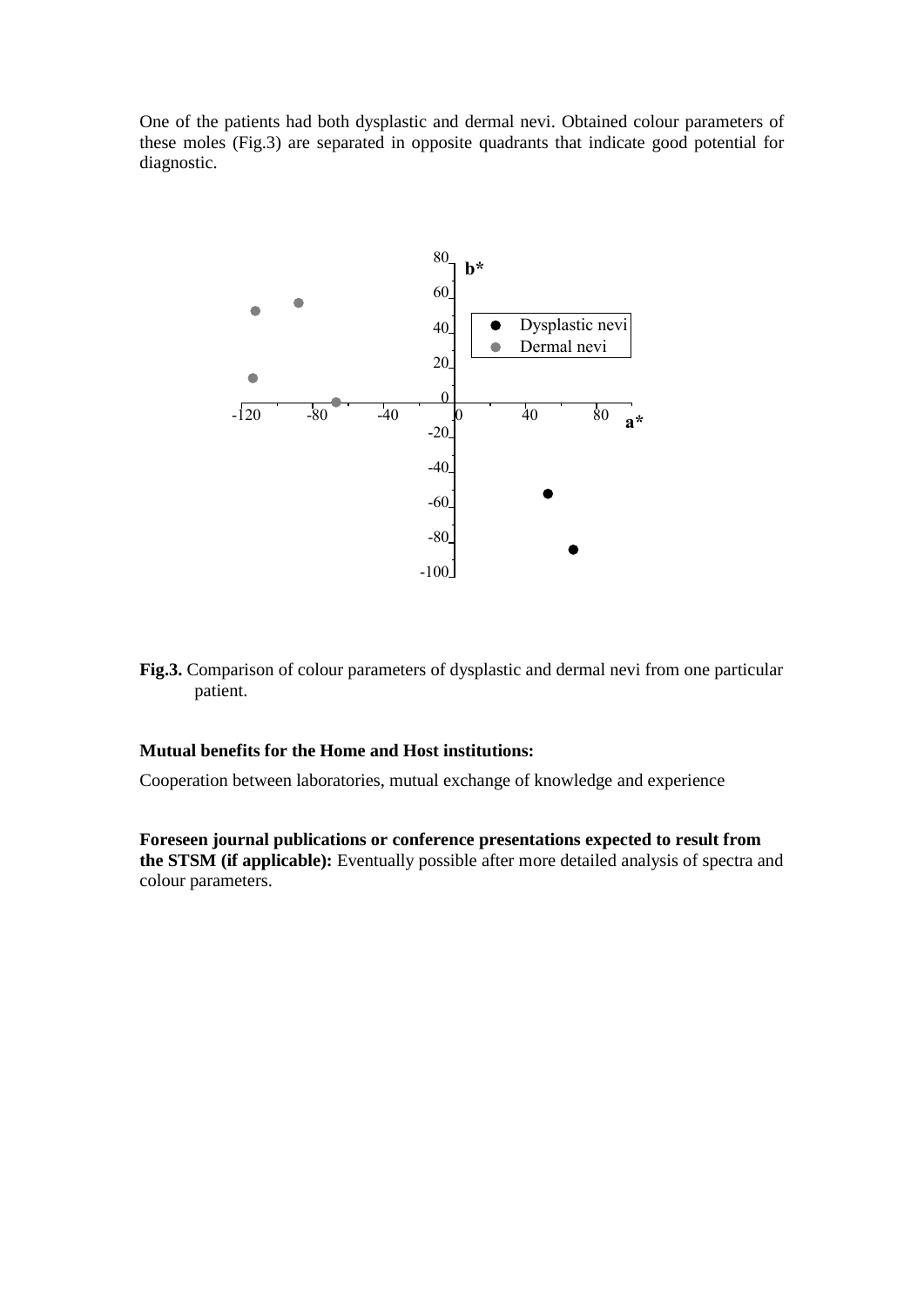# Confirmation

Herewith I would like to confirm the completion of the STSM applied by Ilona Kuzmina. She worked in this Project from l5th to 29th March 2015 and fulfilled the objectives of the STSM work plan in the Institute of Electronics, Bulgarian Academy of Sciences.

Assoc. Prof. Dr. Ekaterina Borisova Bulgarian Academy of Sciences Sofia, Bulgaria

;'